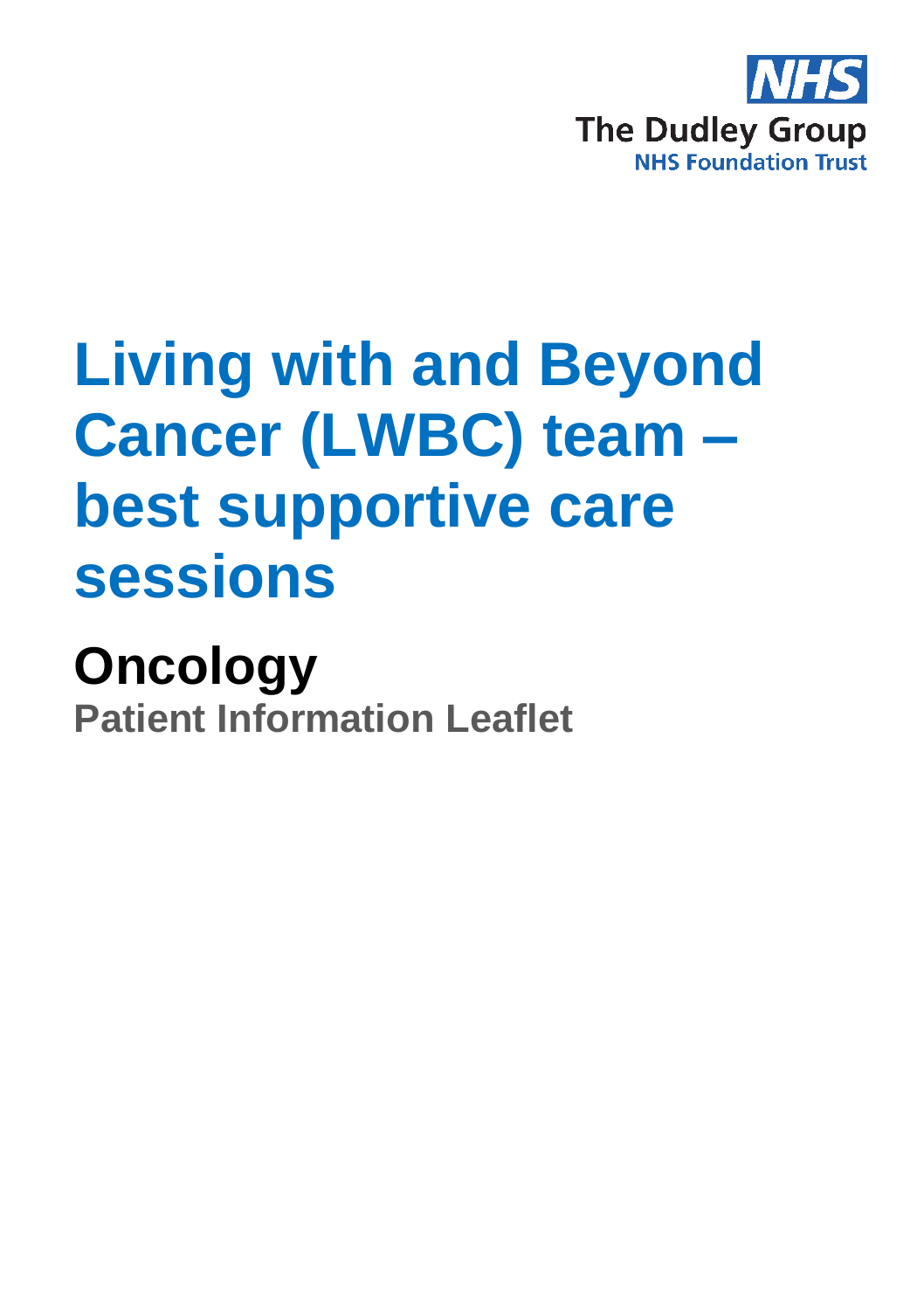### **Introduction**

You have been invited to attend a two week programme to help support you and your family through your cancer diagnosis. These sessions are face to face and aim to provide information and support. Patients are welcome to bring someone with them as support.

This leaflet has been designed to provide information about these sessions. These sessions are specifically designed for patients who have been informed by their clinical team that they have a palliative cancer diagnosis.

Palliative care is treatment, care and support for people with a lifelimiting illness. It is sometimes called 'supportive care'.

The aim of palliative care is to help you to have a good quality of life – this includes being as well and as active as possible for as long as possible. It can involve:

- Managing physical symptoms, such as pain.
- Emotional, spiritual, psychological, financial and practical support.
- Social care, including help with things like washing, dressing or eating.
- Support for your family and friends.

## **The LWBC team**

We will be coordinating these supportive sessions and are here to support you and your family at these sessions. The team can also support you beyond these sessions, alongside your clinical team or GP.

Our team comprises of two clinical nurse specialists and a cancer care coordinator. You can contact the team at any stage of your cancer pathway on 01384 456111 extension 5315 or via email at [dgft.lwbcteam@nhs.net.](mailto:dgft.lwbcteam@nhs.net)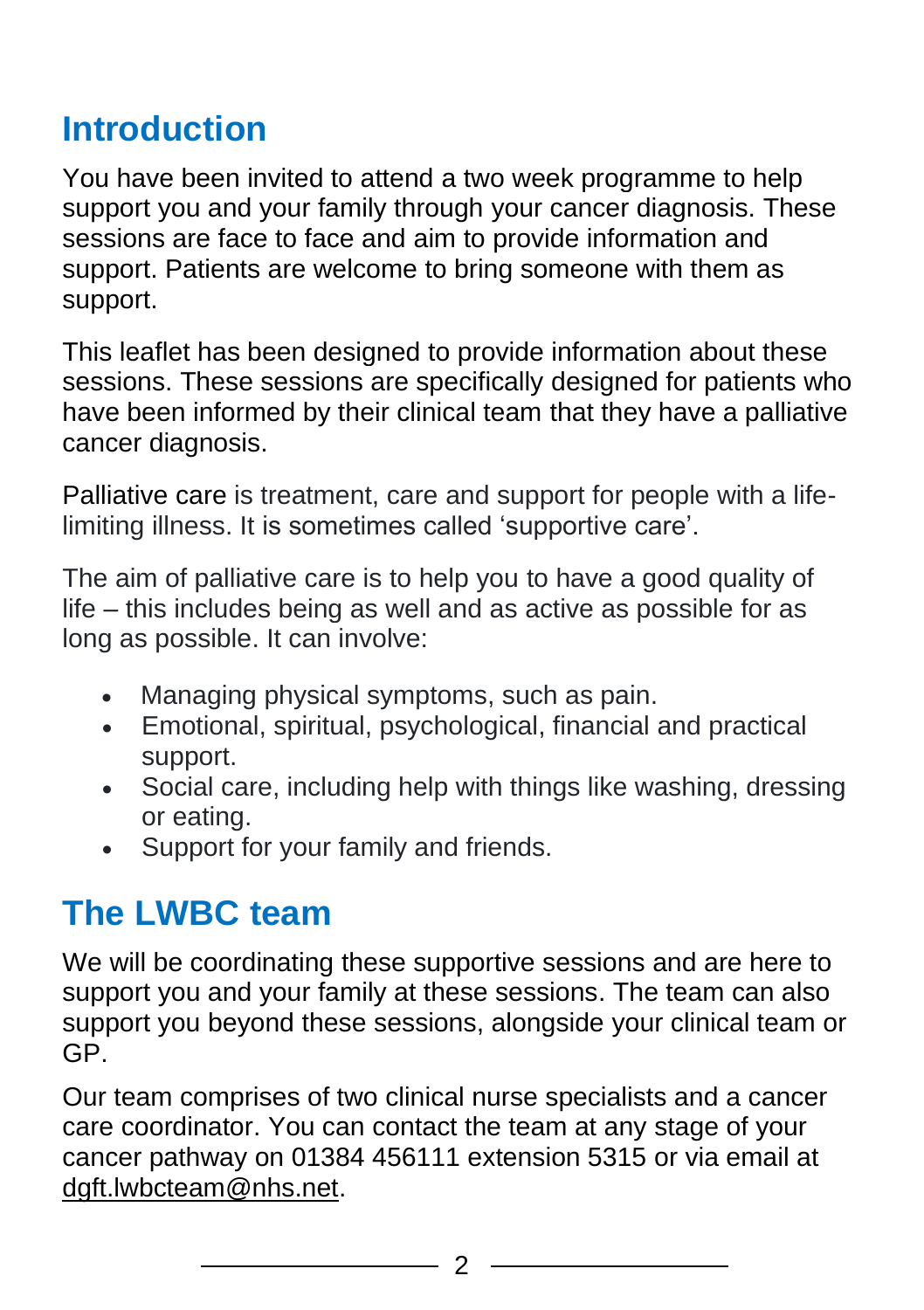## **Holistic Needs Assessment (HNA)**

A Holistic Needs Assessment (HNA) is a tool used to consider what matters to you as an individual, your priorities and your life choices. It can help health professionals identify any issues or concerns you may have, and ensure that you are provided with the appropriate information or signposted / referred to appropriate support and agencies.

You should be offered a HNA within the first ten days of your diagnosis. The process may be completed with your clinical nurse specialist (CNS) or key worker, or with a member of the LWBC team. A HNA can be done at any point during your treatment as circumstances can change. It is also useful to complete a HNA once hospital-based treatments end, to establish whether any community support is needed.

People who are living with cancer, and those who have had cancer, often have specific support needs. If these needs are not addressed, it can damage their long-term prognosis and their ability to lead an active and healthy life. These needs can include information about treatment and care options, psychological support, advice about financial assistance and support in managing their condition themselves.

Carers also play a vital role in supporting people with cancer, and it is important that their needs for information, advice and support are addressed.

Addressing all of these needs is central to the National Cancer Survivorship Initiative (NCSI), also known as person-centred care interventions, which is coordinating efforts to improve the quality of services available to people affected by cancer to enable them to lead as normal a life as possible.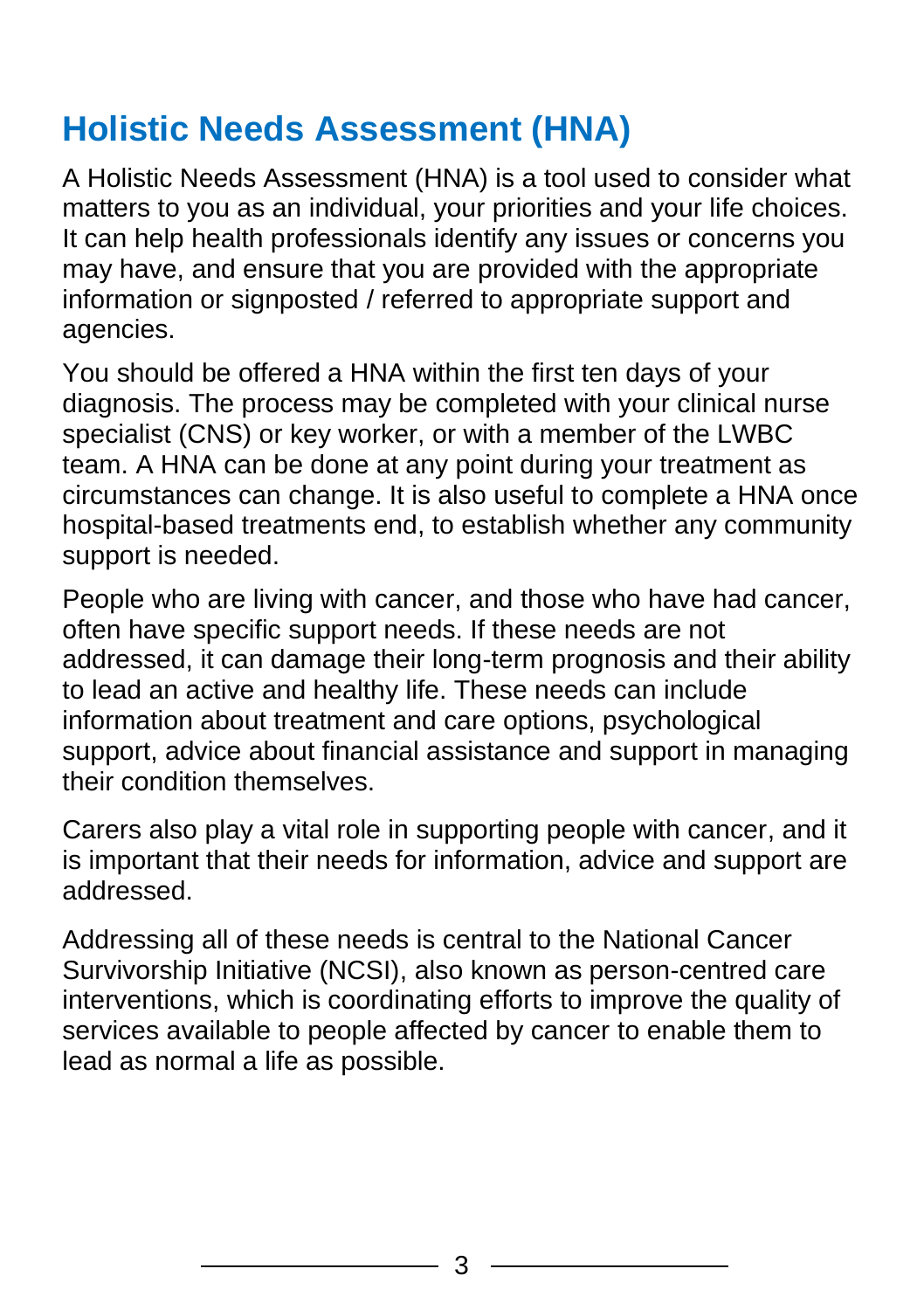## **What will be discussed?**

Providing information at these sessions helps support people living with cancer, and their families, to manage the effects of their illness by giving them necessary information, lifestyle advice and guidance on how to plan ahead.

Each session is delivered by a professional with expertise in that field. Topics being covered include:

- An introduction to the Holistic Needs Assessment (HNA) you will have the opportunity to complete one of these at the end of the session, and if required, you will be offered a follow-up phonecall to discuss any concerns.
- Eating well, managing fatigue and physical activity.
- Support services and The White House Cancer Support (WHCS).
- Financial support, benefits and legal aspects.
- Planning ahead, advance care planning and decision making.
- Faith, spirituality and Mary Stevens Hospice.
- Clinical psychology and emotional wellbeing.
- What support is available.

#### **Where are they held?**

The venue will be confirmed at point of booking.

#### **Extra support and information**

There is information available on The Dudley Group NHS Foundation Trust website, on the Living with and Beyond Cancer (LWBC) page:

[http://www.dgft.nhs.uk/services-and-wards/living-with-and-beyond](http://www.dgft.nhs.uk/services-and-wards/living-with-and-beyond-cancer-lwbc/)[cancer-lwbc/](http://www.dgft.nhs.uk/services-and-wards/living-with-and-beyond-cancer-lwbc/)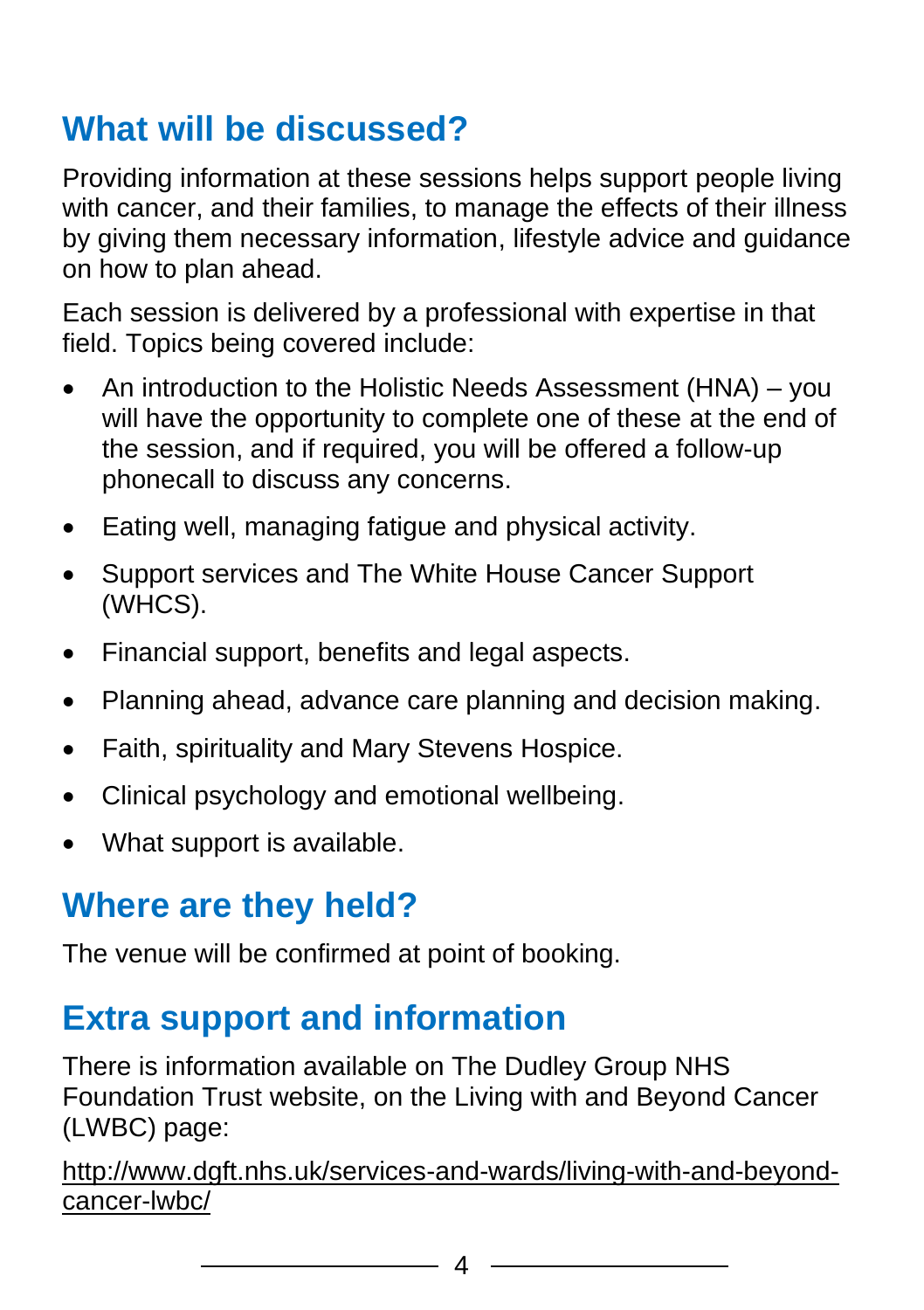There are also some useful short videos available for more information.

Should you wish to speak with someone about any of the subjects covered in our health and wellbeing sessions, or if you have any other queries about living with cancer, please contact our LWBC team.

They will be happy to discuss any concerns with you, send out information or signpost / refer you to other services as appropriate.

They can be contacted on 01384 456111 extension 5315 or by email at [dgft.lwbcteam@nhs.net.](mailto:dgft.lwbcteam@nhs.net)

# **Useful information**

#### **Free prescriptions**

There are charges for prescriptions in England. However, if you have cancer, you can apply for a certificate to allow you to get free prescriptions. This is called an exemption certificate.

You qualify for an exemption certificate if you are receiving treatment for:

- Cancer.
- The effects of cancer
- The effects of current or previous cancer treatment.

You can get a form to apply for the certificate from your GP, pharmacy or cancer clinic. Your GP or hospital doctor will need to sign the form.

You might not need an exemption certificate if you are already entitled to free prescriptions. For example, if you are over 60 years old or under 16 years of age, or if you are receiving certain benefits.

Speak to your doctor, pharmacist or specialist nurse if you are not sure whether you are entitled to free prescriptions. They can refer you to a benefits adviser if needed.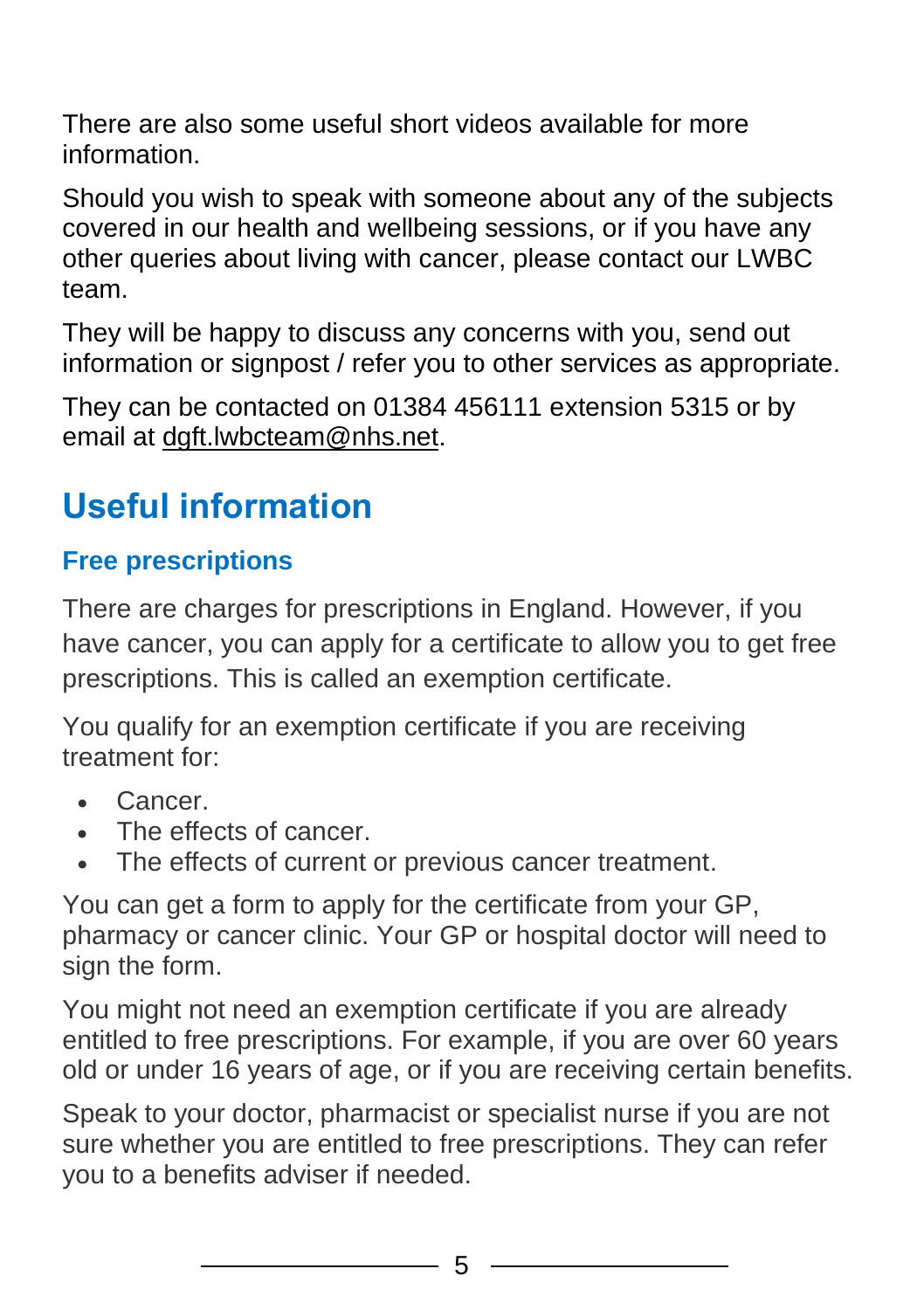#### **Who is your clinical nurse specialist (CNS)?**

As part of your care, you will be assigned a clinical nurse specialist (CNS). A CNS is a nurse who has a more specialist knowledge in your type of cancer. They will often meet you at your early appointments or follow up with a telephone call. Sometimes referred to as a specialist sister or key worker, they are your first point of contact with any clinical questions.

**Your clinical nurse specialist is:**

**………………………………………………………………………………**

#### **Can I find out more?**

If you have any clinical questions, you can contact your clinical nurse specialist on one of the following numbers: Dial **01384 456111** plus one of the following extension numbers:

| Bowel cancer          | 2286 | <b>Extension number</b>                                |
|-----------------------|------|--------------------------------------------------------|
| Breast cancer         | 2065 |                                                        |
| Chemotherapy          | 2028 |                                                        |
| Gynaecological cancer | 3355 |                                                        |
| Haematology           | 2453 |                                                        |
| Head and neck cancer  |      | 2655 (8.30am to 4.30pm, not available<br>on Thursdays) |
| Lung cancer           | 2752 |                                                        |
| Prostate cancer       | 2873 |                                                        |
| Skin cancer           | 3088 |                                                        |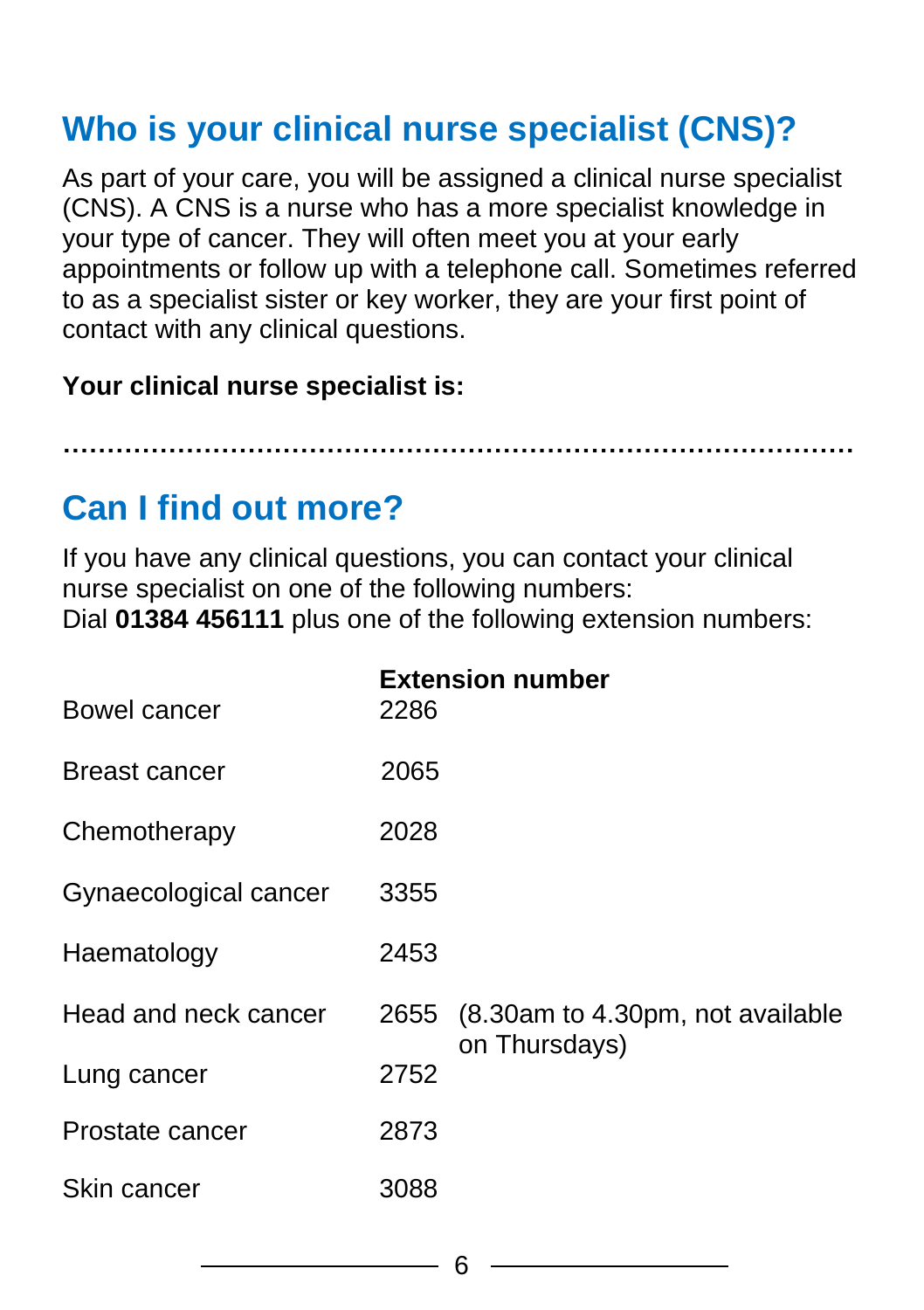Upper GI cancer 2443 (8am to 4pm)

Urology cancer 2873

9am to 5pm, Monday to Friday, unless otherwise stated. All are based at Russells Hall Hospital.

#### **References**

Office for Public Management (2011) Evalulation of Health and Wellbeing Clinics. Final Report. Macmillan Cancer Support.